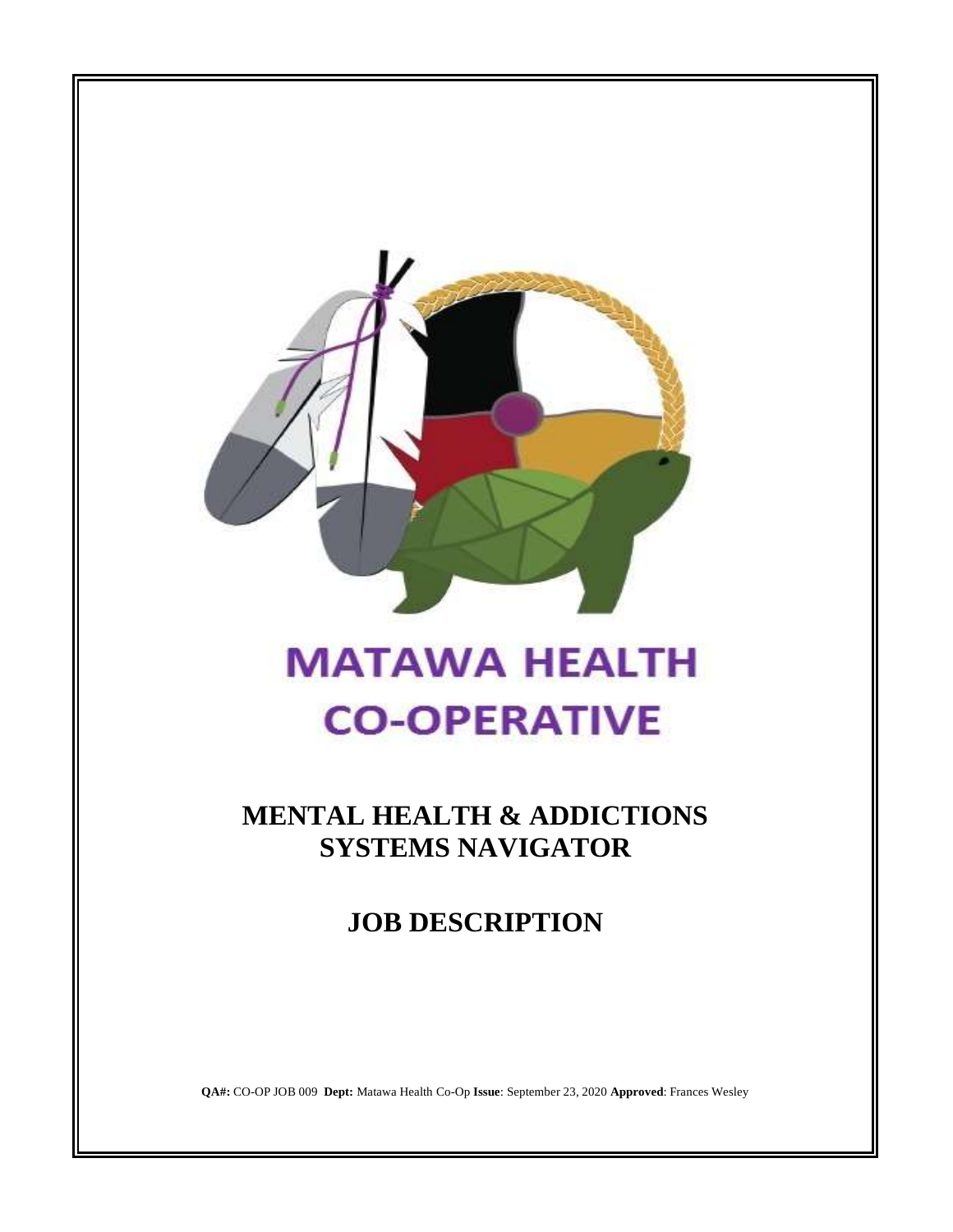## **PURPOSE OF THE POSITION**

Matawa First Nations established the Matawa Health Co-operative (MHC). This provincially incorporated Co-operative consists of the nine Matawa member communities – Webequie, Neskantaga, Nibinamik, Eabametoong, Marten Falls, Aroland, Ginoogaming, Long Lake #58 and Constance Lake First Nations.

The MHC Mental Health & Addictions System Navigator will work collaboratively with the Director of Mental Health Services, the Mental Health Team, and Matawa Health Cooperative staff. He/she will report to the Executive Director of the Matawa Health Co-operative.

The Mental Health & Addictions System Navigator will work as an integral member of the team in collaboration with the Matawa Mental Health team, and all other members of the health care team. The Mental Health & Addictions System Navigator will act as a resource person that will assist Matawa members with the navigation of services and the applications processes based on their individual needs and required services to ensure that they receive the services that is required.

## **SCOPE**

The Mental Health & Addictions System Navigator will assist with navigating complicated and interrelated systems and will act as a primary source of communication between the interdisciplinary team and Matawa communities' members acting as a liaison and guide throughout the application process. This position will enhance the links between the community resources, Matawa staff, and the needs of the patients acting as a resource for Matawa members by collaborating and networking with other Matawa First Nation Management departments, First Nation organizations, provincial ministries, the federal government, and other professional agencies and organizations.

## **RESPONSIBILITIES**

- Act as a resource and support person to Matawa members and MHC staff members on internal and external programs and services to support the needs of Matawa members;
- Provide support services to Matawa members in addressing mental health issues that may include but not limited to; trauma, depression, anxiety, self-harm, suicide prevention, harm reduction, safety planning, substance abuse, addictions, grief, and losses;
- Provide support and advocacy to Matawa members as it pertains to systems navigation (examples may include but are not limited to: Mental Health and Counselling Services, Healthcare, Substance Misuse/addictions, Criminal Justice System, Shelter/Housing/Food Security, etc.);
- Provide support to Matawa members as it pertains to completing and submitting applications (examples may include but are not limited to identification, housing, Indian Day School, Non-insured health benefits for First Nation & Inuit NIHB, Jordan's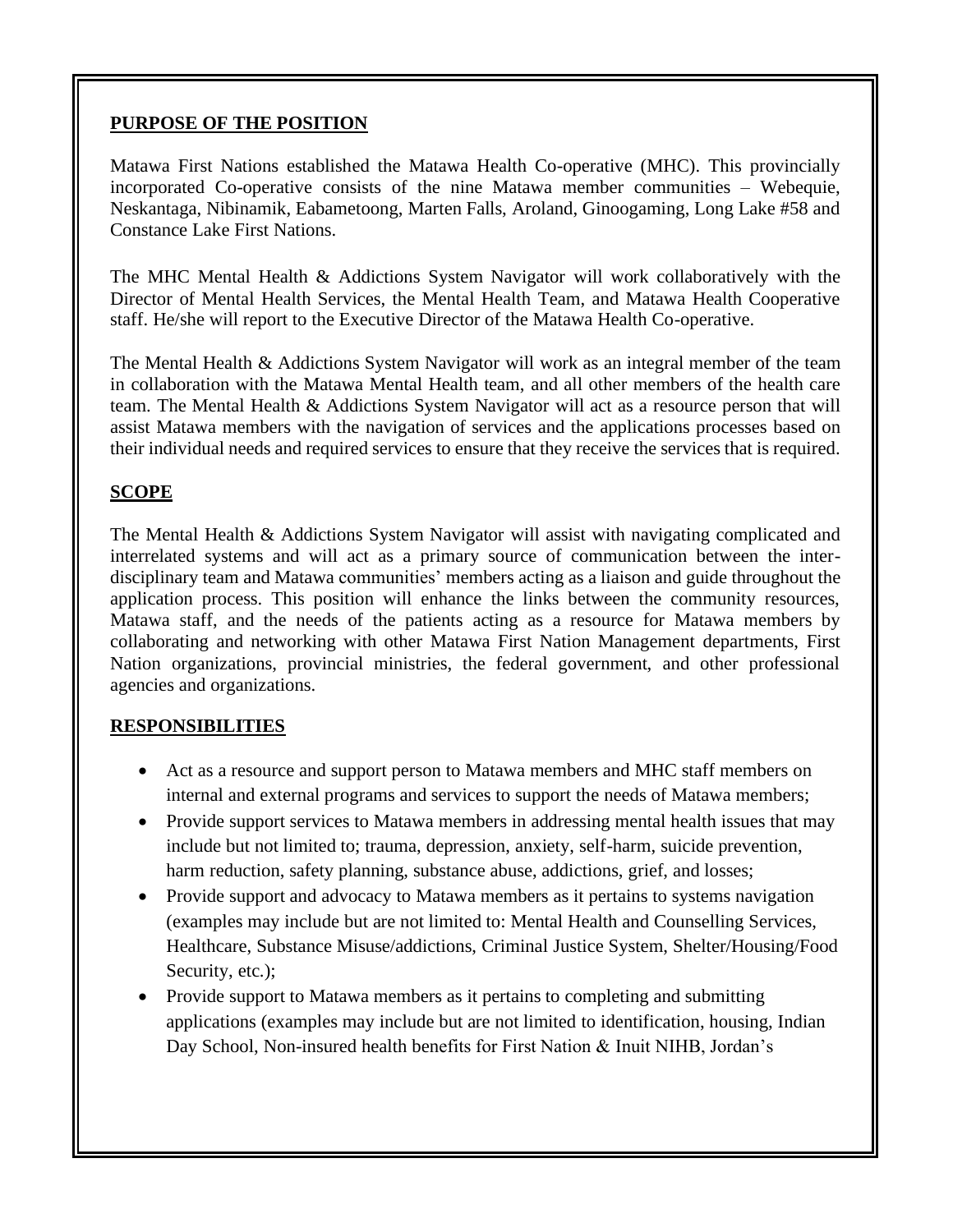Principle, Ontario Disability Support Program, Income Support & Subsidies, Education/funding, Treatment, etc.);

- Working as part of a multi-disciplinary team and collaborating with other programs and services within Matawa (e.g., Membership, Awashishewiigiihiwaywiin Social Services Framework, Health & Social Meno Biimadeswin, Outreach Services, Matawa Education & Care Centre, KKETS Adult Education Program);
- Provide supports and education on the application process of a variety of programs and services to meet the needs of Matawa members;
- Working in partnership with Matawa community partners (e.g., Chief & Council, Health Directors, Crisis Coordinators/Teams, Victim Services, Choose Life Workers, Nursing Stations, NNADAP Workers, Elders and Traditional Knowledge Keepers);
- Maintain accurate and confidential client records electronically and in a timely manner;
- Follow duty to report requirements as necessary;
- Connect members to culturally relevant supports as requested/needed;
- Participate in regular supervision meetings to review all cases/issues, receive education and direction, and for debriefing;
- Developing and maintaining respectful, cooperative working relationships to contribute to the delivery of services to First Nations' children, families and communities;
- Participating in professional meetings, conferences, and seminars;
- Will require frequent travel to Matawa First Nation communities, often by small aircraft;
- All other duties as deemed necessary by your immediate Lead/Supervisor;

# **KNOWLEDGE, SKILLS AND ABILITIES**

## **Knowledge**

The incumbent must have proficient knowledge in the following areas:

- Knowledge of foundational theories, principles, and practices as they relate to Social Services, Social Work, and/or Counselling;
- Knowledge of assessment tools and harm-reduction practices;
- Strong knowledge of practice regulations;
- Familiar with privacy, confidentiality, and duty to report;
- Knowledge of community support services, both in Thunder Bay and in the Matawa communities;
- Cultural awareness and competency;
- Knowledge of First Nations culture, history, community-based services, geographic realities and social conditions within remote First Nations communities;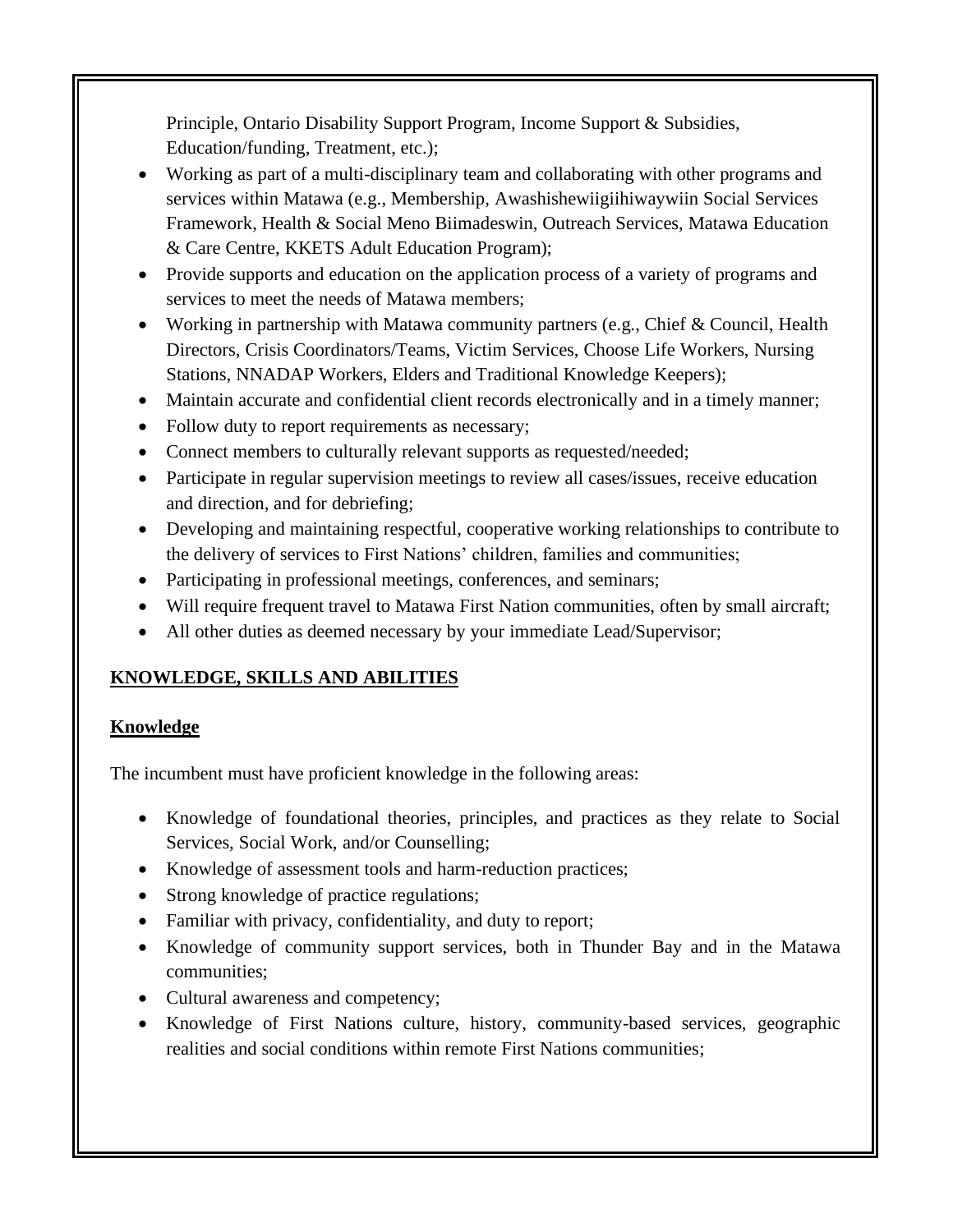# **Skills**

The incumbent must demonstrate the following skills:

- Exceptional verbal and written communication skills;
- Demonstrated interpersonal and advocacy skills;
- Ability to maintain a high level of confidentiality;
- Strong reading comprehension and the ability to understand detailed written information and instruction;
- Exceptional interviewing, analytical and problem-solving skills;
- Demonstrated organizational and time management skills;
- Ability to work as an integral member of a team;
- Proven ability to deal simultaneously with multiple files;
- Ability to perform work duties with minimal supervision;

## **Personal Attributes**

The incumbent must maintain strict confidentiality in performing the duties of Mental Health  $\&$ Addictions System Navigator. The incumbent must also demonstrate the following personal attributes:

- Must be willing to travel as required;
- Demonstrated sound work ethics;
- Attention to detail and accuracy;
- Self-starter to work independently with initiative and highly adaptable;
- Respectful, honest and integrity;
- Flexibility and punctuality;
- Cultural awareness and sensitivity;

# **QUALIFICATIONS AND REQUIREMENTS**

The incumbent must have proficient knowledge in the following areas:

- Bachelor's degree or diploma in one of the following areas: SocialWork, Human Services, Social Services, Psychology, or related field;
- Must have at minimum 2 years' experience in working in the Social Services sector;
- Experience working with structurally vulnerable/high-risk populations, particularly those who struggle with mental health and addictions;
- Strong working knowledge of Northwestern Ontario's mental health and addiction programs and services, specially those which are intended towards Indigenous populations;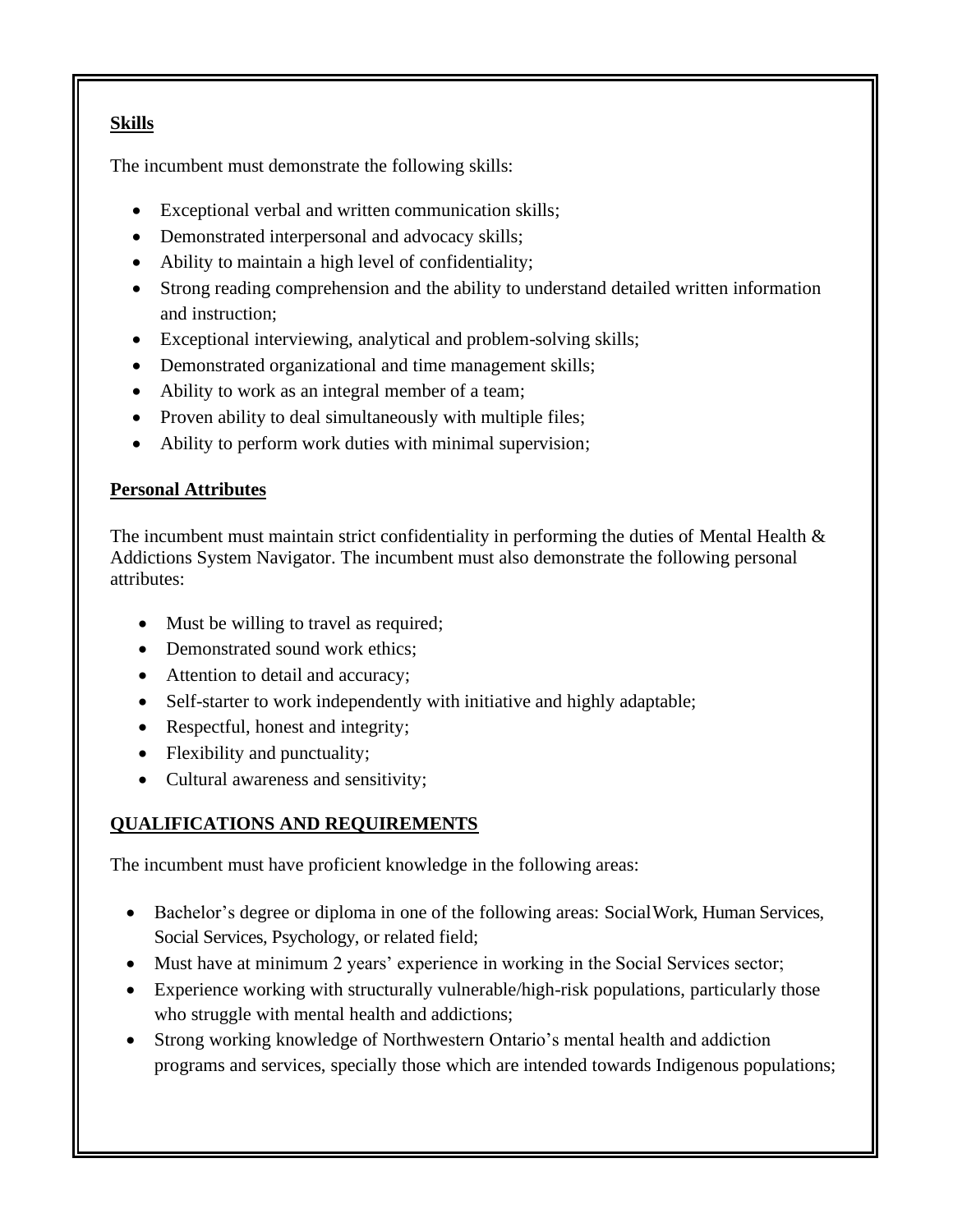- Must be "fully vaccinated" against COVID-19. (In Ontario, a "fully vaccinated individual" is defined as one who has received the required number of doses as outlined by Health Canada and they have received their final dose of the COVID-19 vaccine at least 14 days ago.) Must provide Health Canada's proof of vaccination (vaccine receipt or enhanced vaccine certificate);
- Valid Ontario Driver's License and must be willing to provide a police criminal background check;
- Support system and self-care strategies in place to maintain own well-being;
- Previous experience working with First Nations communities is an asset;
- Fluency in Cree, Oji-Cree, or Ojibway is an asset;

## **WORKING CONDITIONS**

## **Physical Demands**

The employee may have to travel to the communities in all weather. They may have to lift, carry and manage equipment and supplies. They may have to work odd or long hours at a time to complete special requests or projects. The employee may have to spend long hours sitting and using office equipment, computers and attending meetings.

#### **Environmental Conditions**

The Matawa Building may be a busy facility. The employee may have to manage a number of projects at one time and may be interrupted frequently. The employee may find the environment to be busy, noisy and will need excellent organizational and time and stress management skills to complete the required tasks. Required to travel to Matawa First Nation Communities in all weather conditions.

## **Sensory Demands**

Sensory demands can include to spend an adequate amount of time with use of a computer and may experience eye strain and occasional headaches.

## **Mental Demands**

The employee will have to manage a number of requests and projects at one time. They must be aware of MHC business in the communities and all relevant legislation, policies, and procedures. Must be available and accessible to the Executive Director for call-ins and for evening/weekend work. The employee must be prepared to deal with emergencies and stressful situations at any time. Will need excellent organizational, time and stress management skills to complete tasks.